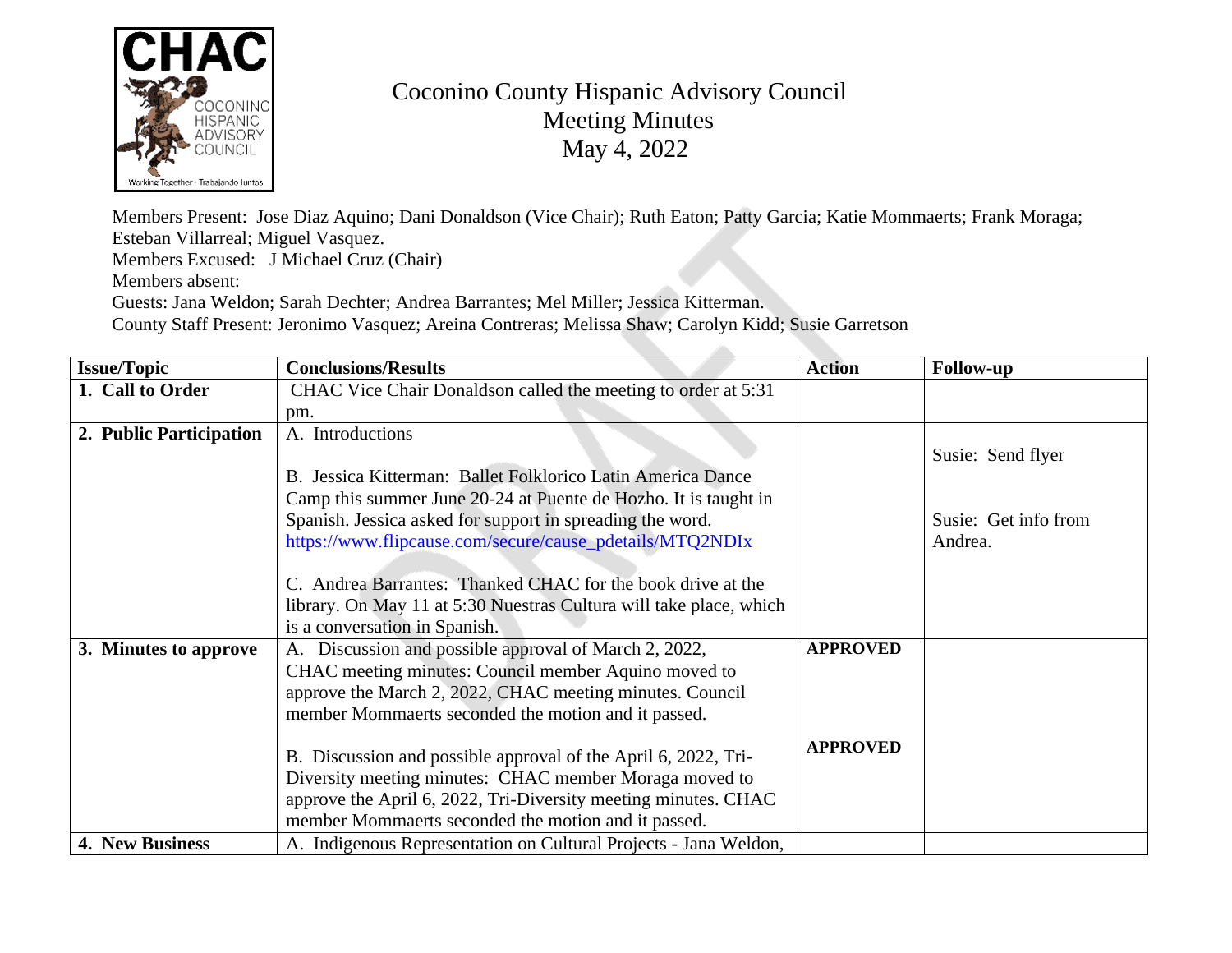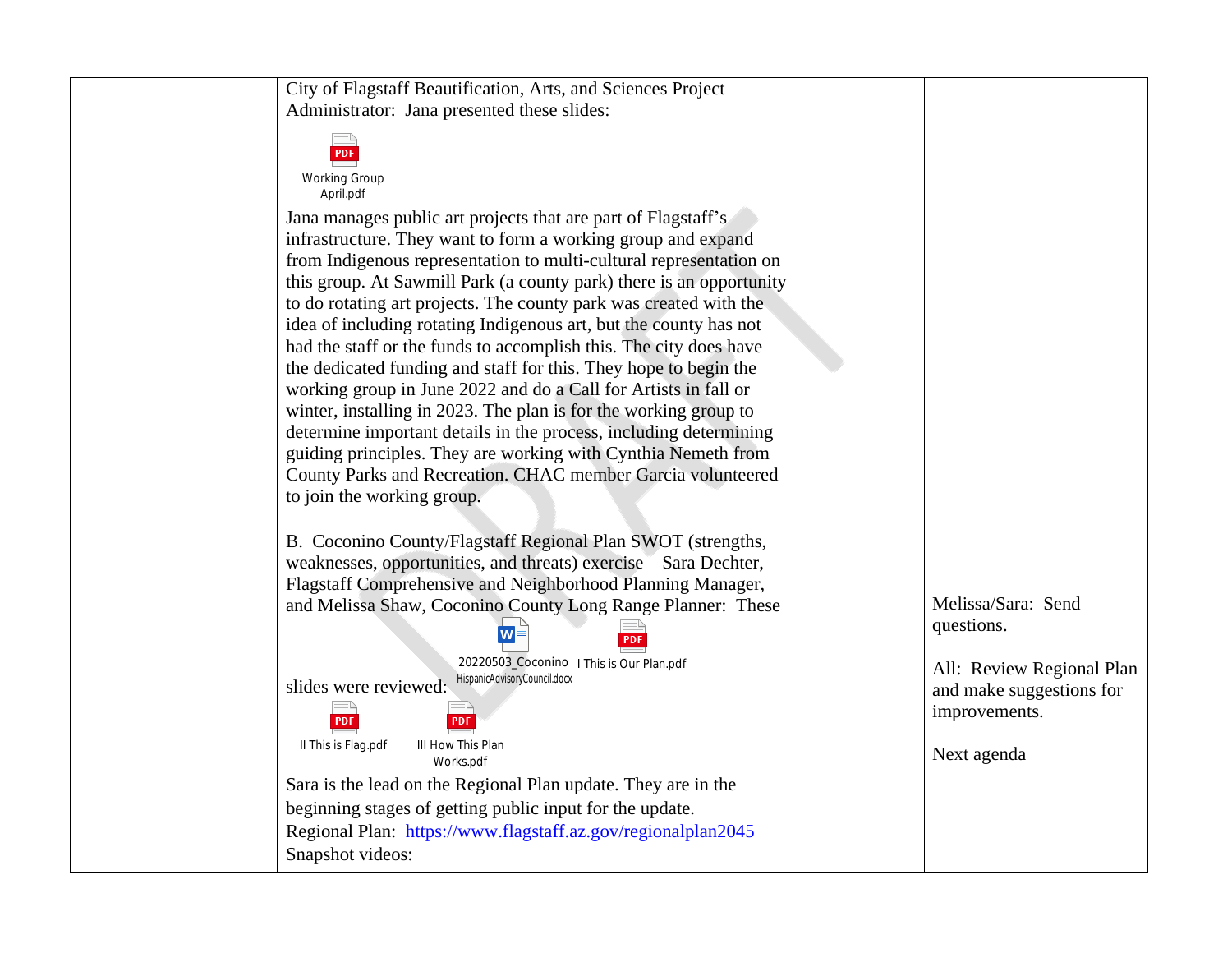|                 | https://www.youtube.com/watch?v=4IIUPpZcVrs&list=PLXtit3Z<br>BFVu3LSjzV_FLMu-XcdwXmee7Q<br>Council members provided suggestions for improvements to the<br>Regional Plan, but they need more time to look at the current plan<br>to make more suggestions. It was agreed to include this exercise on<br>the June CHAC meeting agenda. Spanish language outreach is on<br>the Planning department's plans for the next year.<br>C. Vice Chair Updates - Dani Donaldson, CHAC Vice Chair:<br>Convocations:<br>May 5, 5:30pm: NAU Hispanic Convocation                                                                                                                                                                                                                                                                                                                                                                                                                                                               |                                                                                               |
|-----------------|-------------------------------------------------------------------------------------------------------------------------------------------------------------------------------------------------------------------------------------------------------------------------------------------------------------------------------------------------------------------------------------------------------------------------------------------------------------------------------------------------------------------------------------------------------------------------------------------------------------------------------------------------------------------------------------------------------------------------------------------------------------------------------------------------------------------------------------------------------------------------------------------------------------------------------------------------------------------------------------------------------------------|-----------------------------------------------------------------------------------------------|
|                 | May 11, 6:00 pm Flag High School Convocation<br>May 15, 11:45am-12:45 pm Coconino High School Convocation<br>The Diverse Voices Book Drive was successful. Seventy-four<br>books were donated to the library. This was the brainchild of<br>CHAC intern, Caitlin Huntley. CHAC Vice Chair Donaldson has<br>put a call out for a fall social media intern from NAU and she will<br>reach out to CCC's Juanita Tarango for the same. There was<br>discussion on whether to present interns Ellianna Varela and<br>Caitlin Huntley with a plaque or certificate. Other ideas suggested<br>were a formal letter, a letter from Supervisor Vasquez, a framed<br>certificate, pen, pin, or other items to honor them. This will be an<br>agenda item for the June meeting. Caitlin donated 131 hours and<br>attended CHAC events, which was over and above what was<br>requested of her. Also, for the June agenda will be a discussion on<br>other beneficial ways to engage CCC students and high school<br>students. | Next agenda                                                                                   |
| 5. Old Business | A. CHAC social media - Caitlin Huntley, CHAC Intern, Dani<br>Donaldson, CHAC Vice Chair, and Frank Moraga, CHAC<br>member: Caitlin finished her internship with CHAC and is<br>graduating this semester. One of the noteworthy things Caitlin did<br>on CHAC's social media was to feature Hispanic authors. Frank is<br>going to need an intern to update the CHAC website.                                                                                                                                                                                                                                                                                                                                                                                                                                                                                                                                                                                                                                      | Dani: Send Susie Caitlin's<br>paper<br>Susie: Send calendar as a<br>shared document so people |